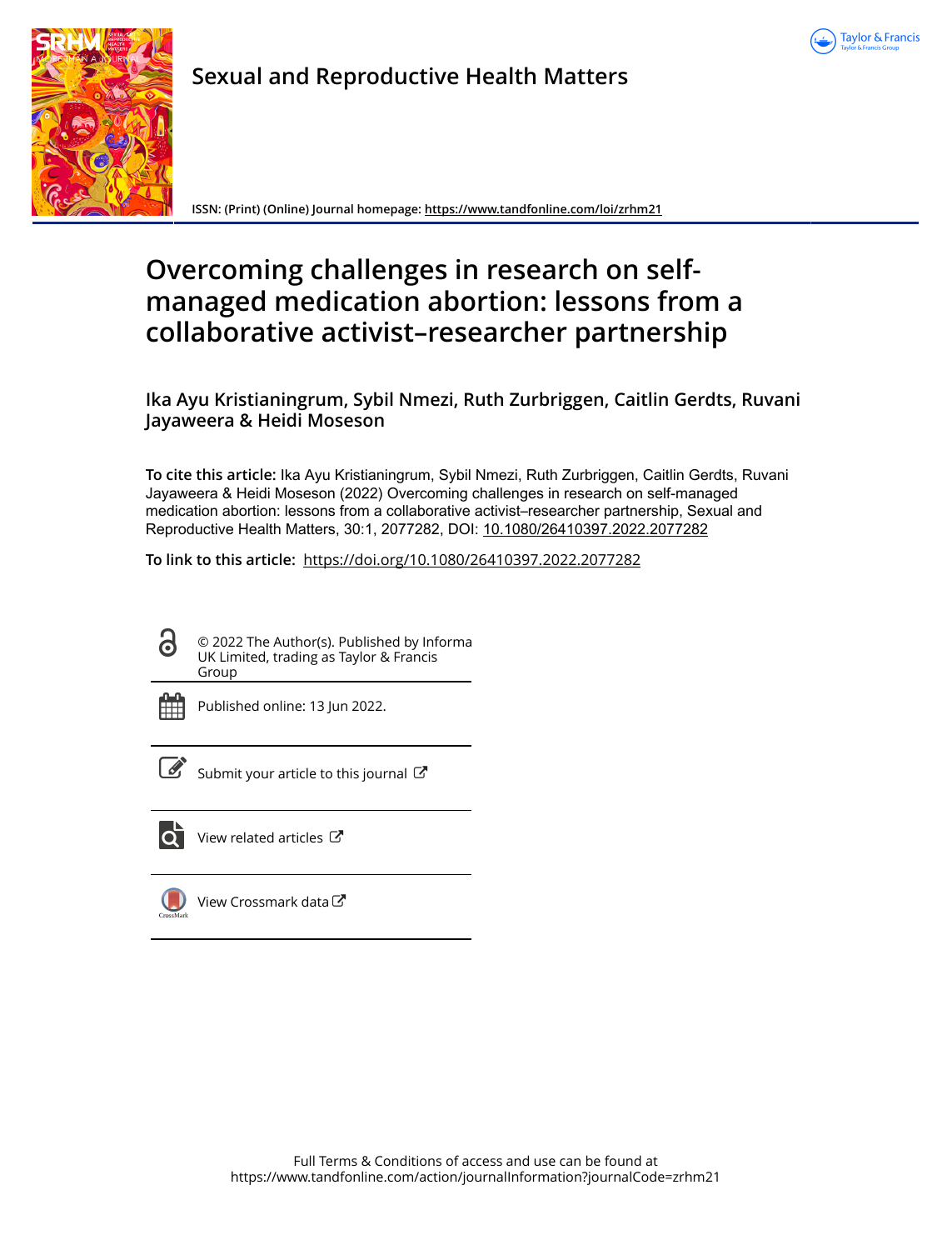

# Overcoming challenges in research on self-managed medication abortion: lessons from a collaborative activist–researcher partnership

Ika Ayu Kristianingrum,<sup>a</sup> Sybil Nmezi,<sup>b</sup> Ruth Zurbriggen,<sup>c</sup> Caitlin Gerdts <sup>®</sup>,<sup>d</sup> Ruvani Jayaweera ®,<sup>e</sup> Heidi Moseson ®<sup>f</sup>

- a Executive Director, Samsara, Java, Indonesia
- b Executive Director, Generation Initiative for Women and Youth Network, Lagos, Nigeria
- c Executive Director, Colectiva Feminista la Revuelta, Neuquen, Argentina
- d Vice President for Research, Ibis Reproductive Health, Oakland, CA, USA
- e Research Scientist Research Scientist, Ibis Reproductive Health, Oakland, CA, USA
- f Senior Research Scientist, Ibis Reproductive Health, Oakland, CA, USA. Correspondence: [hmoseson@](mailto:hmoseson@ibisreproductivehealth.org) [ibisreproductivehealth.org](mailto:hmoseson@ibisreproductivehealth.org)

Keywords: accompaniment, collaboration, abortion, research, self-managed abortion

## A new collaboration: background

Throughout history, across cultures, and continents, people have had abortions. Historically, people relied on a range of methods to terminate unwanted pregnancies, from herbs and massage, to physical trauma and ingestion of toxic sub-stances<sup>[1](#page-6-0)</sup> – sometimes on their own, sometimes with support from a healer or trusted person. Surgical abortion entered the realm of options during the 1700–1800s and helped to make abortion safer than many alternatives, but also prompted a major shift of abortion care from something that was self-managed, to something that was medicalised. $<sup>2</sup>$  The advent of safe and highly effec-</sup> tive medical abortion in the late twentieth century, however, marked a turning point yet again. Medical abortion (misoprostol alone, or in combination with mifepristone) offered a glimpse of a new future, one in which safe, effective abortion practices could be self-managed, rather than needing to rely on clinical intervention or supervision.

<span id="page-1-1"></span>Since the discovery of the abortifacient properties of misoprostol by women in Brazil, and the advent of mifepristone, decades of rigorous research have established the safety and effective-ness of medical abortion in clinical settings.<sup>[3](#page-6-2)</sup> When these medications are accessible, a safe abortion can be as easy as taking a few pills. Yet, legal restrictions, logistical factors, and stigma impede or prevent access to these medications throughout much of the world. Where legal restrictions create barriers to abortion access, people must find their own ways of ending a preg-nancy outside of health facility settings.<sup>[1](#page-6-0)</sup> Even in countries where abortion is legal, people selfmanage abortions because they cannot afford or otherwise access clinical care, or because they prefer the experience of a self-managed abortion for reasons of privacy, security, and/or experienced stigma.<sup>[1](#page-6-0)</sup>

<span id="page-1-4"></span><span id="page-1-3"></span><span id="page-1-2"></span><span id="page-1-0"></span>Initially frustrated by the persistent harms experienced by women and pregnant people as a result of unsafe abortion methods, activists around the globe, in a variety of legal contexts, decided to do something.<sup>[4](#page-6-3)</sup> In Argentina, Nigeria, and more than fifty other countries, activists – known often as "accompaniers" – provide information and support to people seeking to end a pregnancy. Known as safe abortion hotlines or feminist abortion accompaniment networks, these groups provide evidence-based infor-mation<sup>[3](#page-6-2)</sup> to pregnant people on how to safely use medications to end a pregnancy.<sup>[5](#page-6-4)</sup> These groups aim to provide information and support in a way that empowers, validates, and affirms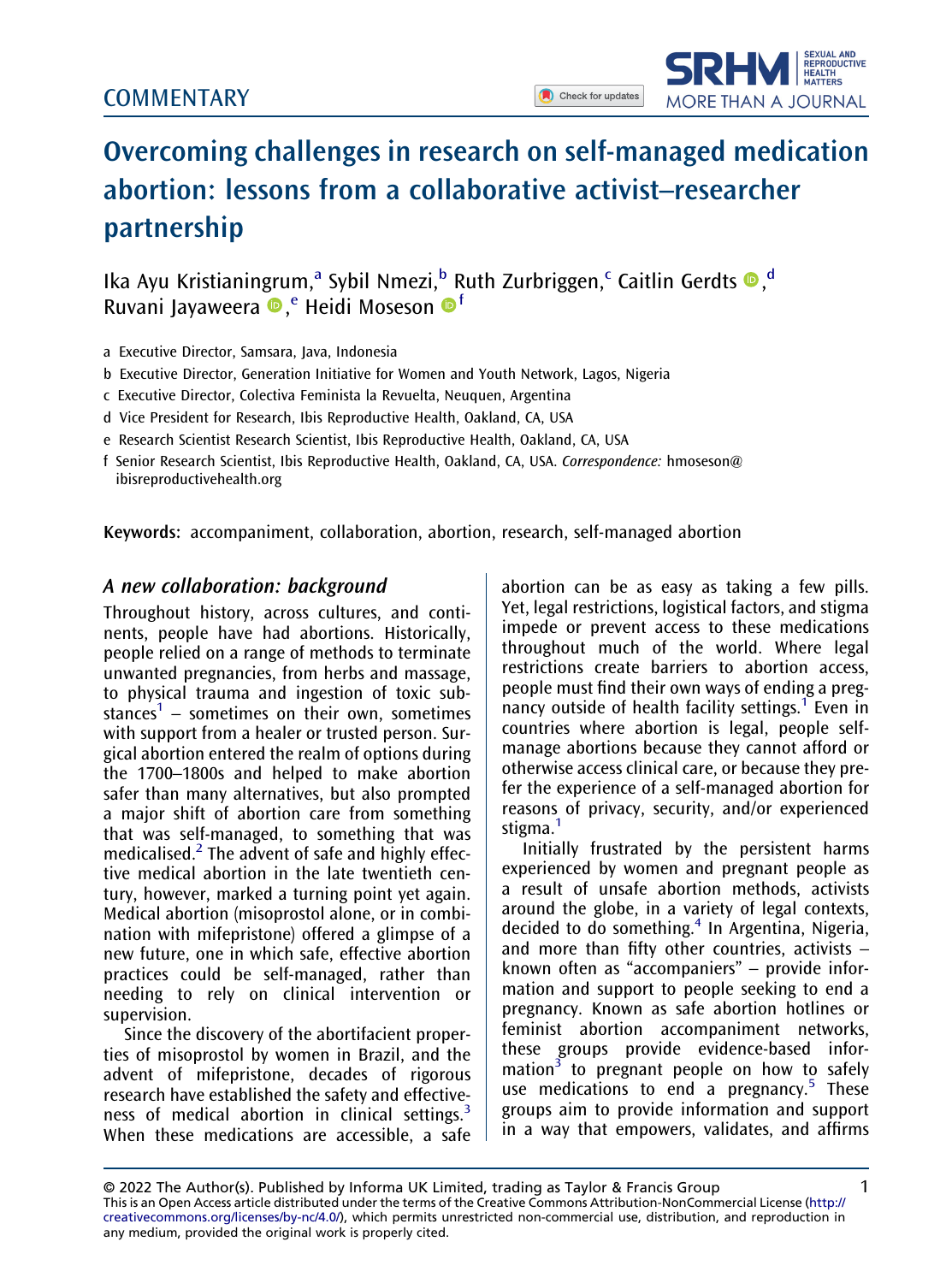each person while also educating them about their body – transforming the traditional patriarchal hierarchy of the clinician–patient relationship to an egalitarian, feminist model of peer-topeer education[.4](#page-6-3) As well as providing accompaniment support to people through the abortion process, many accompaniment groups lobby governments and lawmakers to liberalise abortion laws, and build relationships with local clinicians to expand safe abortion options.<sup>[6](#page-6-5)</sup>

<span id="page-2-0"></span>Activists who provide accompaniment for selfmanaged abortion day in and day out, possess decades-long experiential knowledge of the effectiveness and safety of this model, and understand its power and promise to transform access to safe abortion. Yet, these same activists appreciate that their own lived experiences may not have the power to shape programmes, laws, and policies related to self-managed abortion without peerreviewed research to back them up. Similarly, trained researchers can design rigorous research to evaluate the safety of self-managed abortion, but without activist partners, generally lack access to people pursuing self-management due to the clandestine nature of the activity and corresponding concerns about legal and privacy risks, and thus struggle to enrol participants.

Leveraging the shared goal of systematic research on self-managed abortion, researchers and accompaniment groups have begun to explore if and when research collaboration can advance knowledge and understanding. In this commentary, we share the experiences and perspectives of activists and researchers in the development of a collaboration designed to collect transformative evidence about people's experiences self-managing abortions with accompaniment group support, as well as the safety and effectiveness of the model. We consider this through the stages of the partnership from formation to structure and process to lessons learned.

## A new collaboration: formation

Recognising that self-managed medical abortion with accompaniment support is an increasingly visible and salient model of abortion care<sup>5</sup> with great promise to expand access to high-quality abortion regardless of legal setting, we have explored partnerships between researchers and accompaniment groups to document this model and raise awareness. Over the past decade, we have built collaborative, activist–researcher

<span id="page-2-1"></span>partnerships to describe safe abortion hotlines and the accompaniment model of care in the peer-reviewed literature – work that has outlined the model, evaluated innovative approaches to providing people with support, explored experiences of self-managed abortion in later pregnancy – and has, to date, built a foundation of evidence on the importance of the accompaniment model in centring the experiences of people in need of abortion care. $7-12$  As these smaller, primarily retrospective collaborations moved forward and our partnerships deepened, we began to think bigger. In 2018, we came together as a research organisation and three activist accompaniment groups to co-design a study to definitively evaluate self-managed abortion with accompaniment support: the Studying Accompaniment Feasibility and Effectiveness (SAFE) study. $5$  The aim of this study would be to systematically evaluate the effectiveness of self-managed medical abortion in a larger, prospective, multi-national context.

While science is the primary motivator for those of us that are researchers, and principles of feminism, bodily autonomy, and reproductive freedom motivate those of us that are activists, we share the same goal of generating rigorously collected, prospective data on the experiences of people self-managing medical abortion with accompaniment support and the effectiveness and safety of the model. Each of us, from our own perspective, appreciates the implications these data could have for expanding our scientific understanding of medical abortion experiences, providing more knowledge to people seeking to self-manage, and informing advocacy efforts geared toward the decriminalisation of abortion (and self-managed abortion) and the de-medicalisation of abortion.

From a research perspective, a rapidly growing body of evidence – primarily retrospective in nature – on self-managed abortion has demonstrated the safety and effectiveness of self-managed abortion with medications (misoprostol alone or in combination with mifepristone) in a range of settings and models of information, support, and care[.1](#page-6-0) However, prospective data on selfmanaged abortion were harder to come by, no statistical comparison to the effectiveness of clinician-managed abortion had been conducted, and safety and effectiveness outcomes of selfmanaged abortion supported by the accompani-ment model had not been widely documented.<sup>[5](#page-6-4)</sup> Indeed, a research agenda developed by a multidisciplinary team of researchers identified the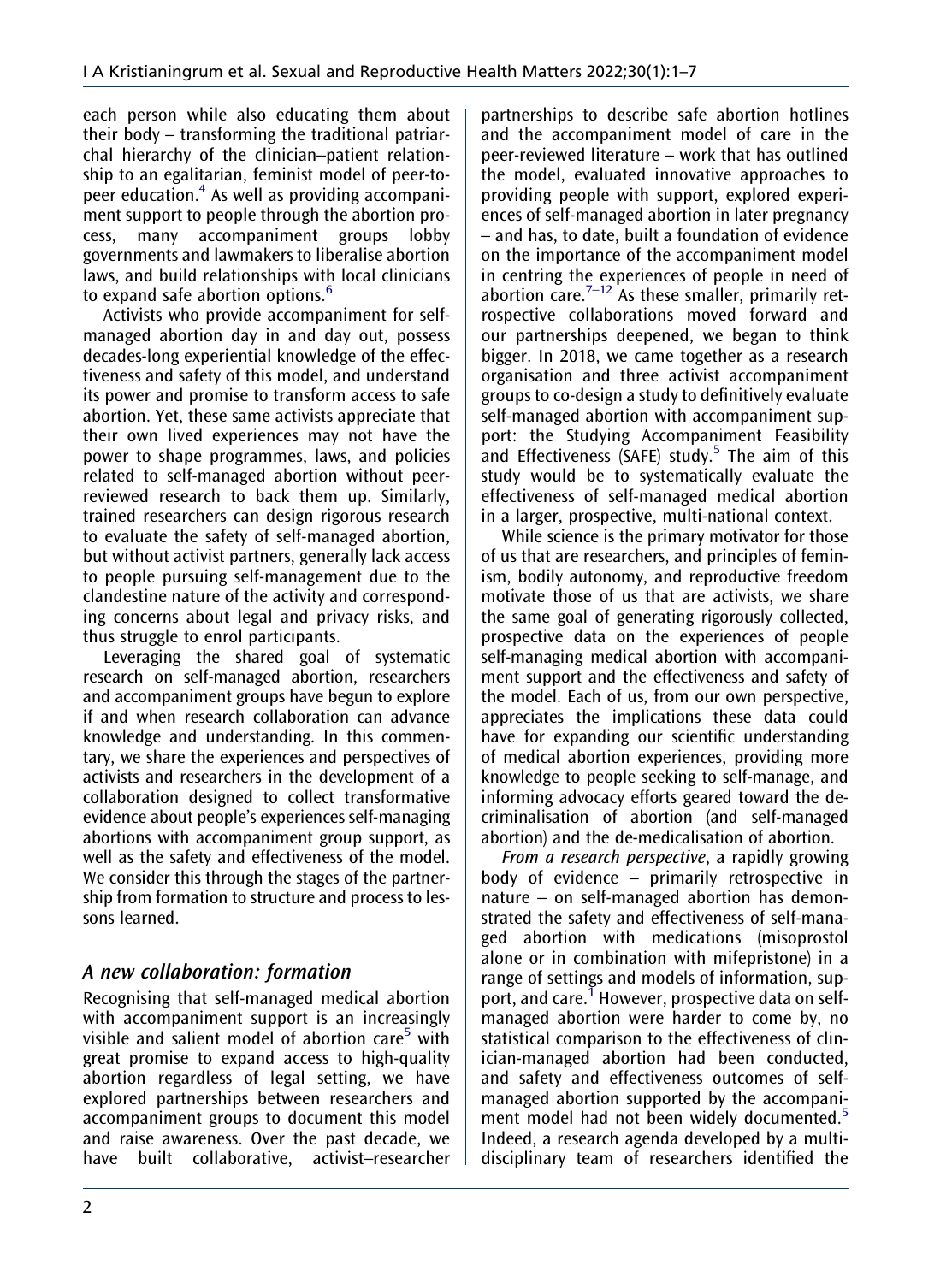<span id="page-3-0"></span>rigorous evaluation of the effectiveness of selfmanaged medical abortion as one of three priority research gaps, $13$  specifically identifying participant recruitment and participant follow-up over time as key challenges that research on self-managed abortion needed to address.

From our decade of collaboration with individual accompaniment groups, we knew that by partnering on a research study across not just one but multiple accompaniment groups in varied country contexts, we could overcome these challenges. Accompaniment groups work with people selfmanaging their abortions on a daily basis, and thereby can facilitate access to the target population for the study. Further, because the abortion accompaniment model is rooted in trust and open communication, we knew from our previous collaborations that this would translate into an effective model of recruiting and successfully retaining study participants.

From the activist perspective, we have each spent years if not decades advocating for policy change in our countries. We have seen the weight that scientific data can carry in policy discussions, and thus are willing and eager to partner with researchers in the pursuit of collecting high-quality, rigorous data that can inform our advocacy efforts. Our curiosity overcame our politics, and motivated our adherence to the scientific process despite our strong hypotheses about the safety and effectiveness of self-managed abortion. We were further motivated to participate, knowing that our participation could ensure that the research was grounded in the embodied experiences of accompaniers, and the people we serve, around the world – that the research would resonate with the communities we work with, would validate and empower their experiences, and grant them a sense of agency, rather than the sense of extraction that has historically characterised much biomedical research.

These acknowledgments of our shared desire to formally document the effectiveness and safety of self-managed abortion, and the complementary skills and insights that we could each bring to the work, inspired our larger, multi-national, prospective collaboration on this study.

## A new collaboration: structure and process

In early 2018, we formalised our mutual interest in collaborating to co-design a study with a research proposal to a funder. This proposal focused on the scientific aims of the study, as well as on the aim of fostering and deepening the principled partnerships between each of our organisations, and the mutual learnings that could ensue.

An overall three-year timeline was essential to our study proposal. While we have worked together on research in the past in individual one-on-one partnerships, this was the first time that we had sought to form a research partnership across multiple accompaniment organisations across varied socio-political contexts to collect data prospectively at a much larger scale than previously undertaken. We devoted the entire first year of the collaboration to strengthening our partnerships, approaching the research process grounded in principles of justice, equity, and shared power and decision-making, and codesigning the high-level structure of the study. As part of this process, we reviewed guidelines for incorporating justice in our work, with the aim of sharing power, and promoting transparency and mutual learning. In this essential first year, we focused on ensuring that the study design was of the highest scientific standards, designed to elicit high-quality data, while also imbued with the activist knowledge and sensitivity to what the self-managed medical abortion experience actually entails in each of the three sites, and anticipating and avoiding any research participation-related burdens to participants.

Designing a study to collect consistent, comparable outcomes across three settings with substantial differences in socio-legal climates related to abortion, and across groups that supported people via different platforms and at varying time points, presented several challenges. Accompaniment partners reviewed the language used in survey questions to help ensure alignment with language used by each group to describe steps of the self-managed abortion process, to avoid response misclassification, and to prevent perpetuation of abortion stigma, among other challenges. Survey questions that felt routine and straightforward for one study site were viewed as invasive and highly sensitive in others, and vice versa. Thought-provoking conversations arose regarding differences in interpretation by country and language of various wording options proposed to measure abortion outcomes, from "complete abortion" to "successful abortion" to "no longer pregnant". Other discussions arose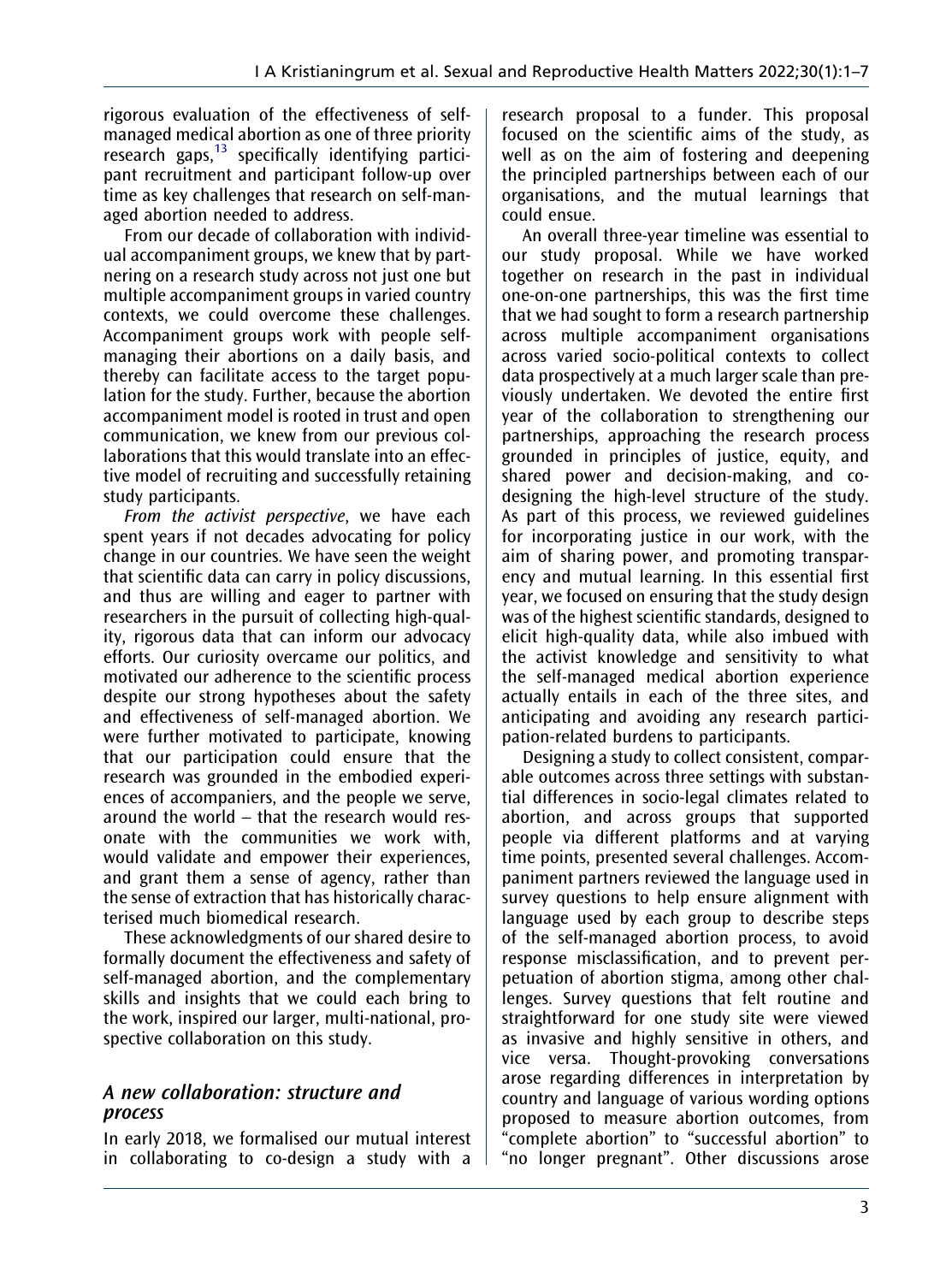about if and how pain during abortion is described and discussed across contexts, as well as debate about which participant sociodemographic and reproductive history characteristics were relevant to understanding self-managed abortion experiences, versus which were invasive or unnecessary.

<span id="page-4-0"></span>To build understanding and come to consensus on these and other study design issues, a key strategy was to meet in person over several days of meetings to finalise study instruments, to learn more about each other's contexts, and to maximise consistency across sites while maintaining respect and dignity for all participants. As a result, for several survey questions not tied to the primary study outcomes, we came to a compromise whereby questions would not be asked at one or two of the sites to respect country-specific norms of privacy. An additional strategy to overcoming the challenges inherent to this multi-country, cross-disciplinary collaboration included conduct-ing a 60-day pilot<sup>[14](#page-7-0)</sup> in all three sites to evaluate recruitment processes, assess limitations of study instruments, and identify areas for further improvement for the full study. This essential pilot process allowed us to evaluate how well our hopes for study flow and acceptability played out in reality, and to make adjustments accordingly. A central lesson of the pilot study included the need to switch from one particular online platform for data collection to another. The choice of data collection platform for the pilot study was based on finding a platform that was already familiar to and used by the accompaniment group partners; however, due to limited functionality of the platform for prospective research purposes, we made a united team decision to switch to a separate, explicitly research-oriented platform for data collection in the full study.

Finally, as we moved into the second year of the project, we focused on recruitment and data collection from over 1300 participants across three sites; and in the third and final year, we focused our energies toward analysis and dissemination.<sup>[5](#page-6-4)</sup>

## A new collaboration: learnings

Each of us, researcher and activist alike, has learned much from this collaboration. Those of us who are activists have gained concrete training in rigorous research methods and research ethics, as well as deep exposure to the meticulous systems required for careful, systematic management of sensitive data over time. These skills and experiences will be essential in building our organisational capacities and tracking the impact of our accompaniment support services over time, and protecting the data that we currently have. Those of us who are researchers have gained insight into alternative views of the biomedical model of care, the expanded range of circumstances in which medical abortion can be and is used, and the staggering bravery and love that our colleagues bring to the radical work that they do in the service of saving people's lives. Our collaboration has also highlighted and framed in a new light the disproportionate elevation of scientific learnings over other complementary learnings from historical traditions, embodied knowledge, and emotional knowledge – knowledge gained by thousands if not millions of people throughout history to provide support and care to people who need abortion. Together, as researchers and activists, our diverse perspectives have helped us to appreciate the role that research can play in empowering people with knowledge, and with a sense of agency in their own health care.

This collaboration was not without challenges. Prospective research with multiple follow-ups and sometimes lengthy surveys is a time intensive endeavour, and necessitated training for accompaniment counsellors, and finding and training a full-time staff person at each site dedicated to research activities. Given the sensitive nature of the study's focus, this required identifying individuals that could be trusted to protect the confidentiality of all participants and accompaniers. Further, given unreliable internet connectivity across some sites, we had to engineer a two-tiered system of data collection that relied on paper surveys filled out by the study coordinator, and then entered into a secure online system when connectivity allowed. As a result, we had to design detailed systems to ensure safe, systematic storage and easy retrieval of all hard copies of study data within each site. To ensure consistency across sites, this required travel by the study PI and additional researchers to each study site to support the implementation of secure data storage policies within each specific office set-up.

Beyond data collection and storage, we also navigated challenges with regard to dissemination. As a study team that operated across multiple primary languages, team calls had to be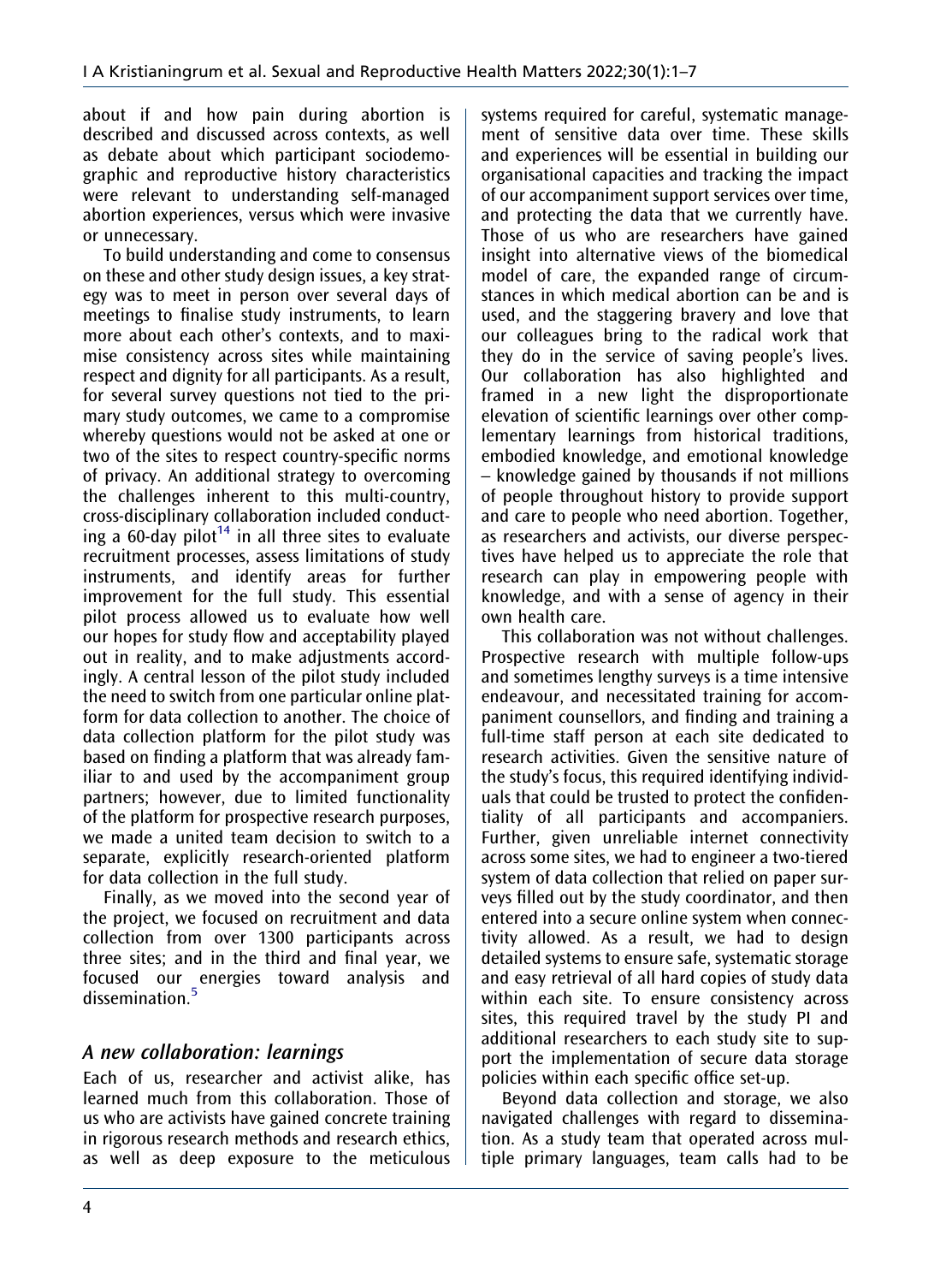structured to include time and energy for realtime interpretation, and similarly, all written dissemination products required time and funds for multiple rounds of translation. On a geopolitical level, during the course of the study, some of us celebrated leaps forward in progress on abortion rights in our countries, while for others, we had to continue to navigate tenuous legal and political environments that often put our work at risk and meant being cautious in our dissemination.

Key to meeting these challenges has been: regular open communication and trust between all partners fostered by intentional in-person time to build relationships and learn about each other's contexts, as well as adequate funding to cover the time of each partner so engaging in research work.

Beyond process, our findings from this collaborative study demonstrated that self-managed abortion with accompaniment group support is highly effective, and comparable to clinician-man-aged medical abortion.<sup>[5,](#page-6-4)[14](#page-7-0)</sup> This confirmed what we hypothesised to be true, since there is no pharmodynamic reason for the misoprostol and mifepristone drugs to function differently based on where a person takes them – whether seated on a clinic bed, or at the kitchen table at home.

As researchers and activists, we hold that the study results will have far-reaching impact, impact that is magnified because of our collaboration and the wider reach that it entails. Study data offer medical abortion users more detailed information about what to expect from a medical abortion experience in terms of experience of bleeding and cramping, pain management, and side effects.<sup>[5](#page-6-4)</sup> Further, these data strengthen arguments about the power of these medications in the hands of those who need them, lending weight to political conversations about the de-medicalisation of abortion. $5$  Importantly, these findings challenge assumptions about the relative effectiveness of misoprostol alone as compared to the combined regimen, and underscore calls for expanded access to and awareness of misoprostol alone as a safe, effective method of abortion care. In terms of service provision, study data point to ways for accompaniment groups to improve the entire experience of care for people whom we support through the medical abortion process, and the data also highlight how much the medical establishment can learn from accompaniment groups about what it means to provide high-quality, person-centred abortion care – care that can

be empowering and loving, rather than stigmatising and isolating.

For researchers considering pursuing collaboration with accompaniment groups, and for accompaniment groups considering a new research partnership, the most important learning we can emphasise is the essential need to ground the partnership in a shared articulation and understanding of goals and values. In concrete terms, for researchers, we encourage you to build in time and funds to your project grants to support early in-person time for the full team, timelines that account for multiple rounds of study protocol and instrument review, and time and funds to implement a comprehensive pilot study. Transparent systems and communication agreements should be developed to ensure shared power and decision-making on all relevant areas of study design and implementation, including clear agreements around dissemination activities and audiences. To minimise security and criminalisation concerns, the discussion should cover whether and when it is appropriate to use activist partners' individual and organisation names and locations in dissemination activities. For accompaniment collectives, we encourage clear establishment of confidentiality needs and boundaries, detailed and realistic planning for costs, and for staff/volunteer capacity and interest to engage in research and potential implications on counselling activities and bandwidth, and whether there are opportunities to support and involve accompaniers interested in pursuing research careers.

## A new collaboration: concluding thoughts

Over years of close collaboration, we have each come to appreciate that there may always be some aspect of the immeasurable when it comes to abortion. Abortion is inextricably linked to fundamental questions of what it means to be human, of life and death, of autonomy, of liberation and joy. The decision to have an abortion is a decision rooted in compassion, in love, in self-worth, in a belief, and optimism for the future. The infinite ways in which the totality of that decision can play out in people's lives are yes, potentially immeasurable, but perhaps the most consequential thing any of us can do is to commit to listen, to witness, and to support without judgement.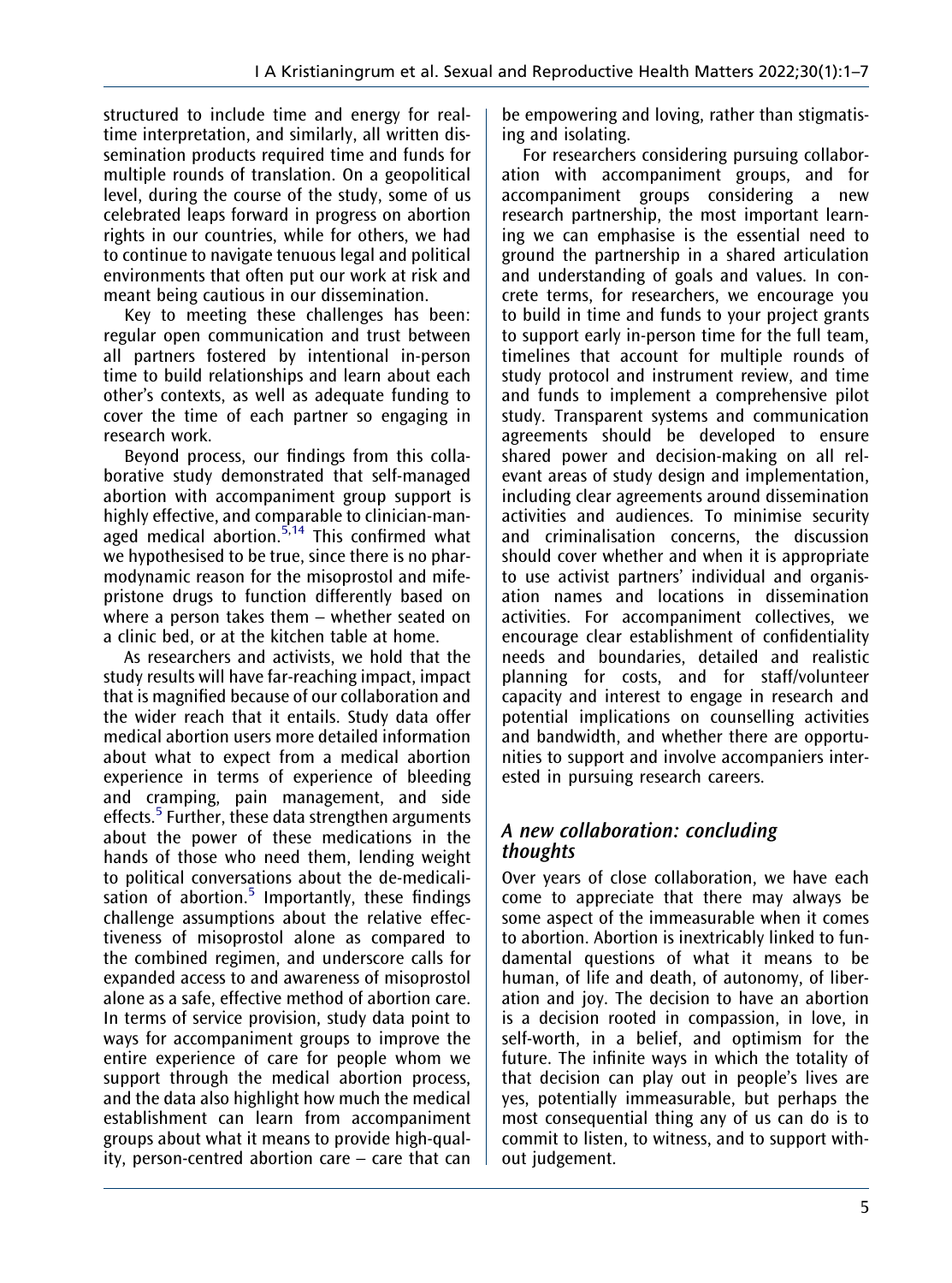<span id="page-6-7"></span>The public health evidence overwhelming concludes that abortion is safe, effective, and essen-tial.<sup>[15](#page-7-1)</sup> Much like the unique researcher-activist collaboration we forged for the SAFE study, the future for abortion access requires the creation of new, expansive alliances across disciplines, philosophies, and silos to provoke necessary, though tectonic, shifts in norms, policy, and practice.

### Acknowledgements

We would like to thank Chiara Bercu, Sofía Carbone, Ijeoma Egwuatu, Sofía Filippa, Belén Grosso, Brianna Keefe-Oates, Relebohile Motana, and Maria Yasinta for their contributions to this collaborative research partnership. Additionally, we would like to thank all of the members of the Colectiva Feminista La Revuelta, GIWYN, and Samsara teams who contributed to the conceptualisation, design, and implementation of this study on which this commentary is based.

#### Disclosure statement

No potential conflict of interest was reported by the author(s).

### Funding

This work was supported by the David and Lucile Packard Foundation.

### ORCID

Caitlin Gerdts [http://orcid.org/0000-0002-2488-](http://orcid.org/0000-0002-2488-5072) [5072](http://orcid.org/0000-0002-2488-5072)

Ruvani Jayaweera [http://orcid.org/0000-0003-](http://orcid.org/0000-0003-0609-9892) [0609-9892](http://orcid.org/0000-0003-0609-9892)

Heidi Moseson D[http://orcid.org/0000-0002-2488-](http://orcid.org/0000-0002-2488-2429) [2429](http://orcid.org/0000-0002-2488-2429)

#### References

- <span id="page-6-0"></span>1. Moseson H, Herold S, Filippa S, et al. Self-managed abortion: a systematic scoping review. Best Pract Res Clin Obstet Gynaecol. [2019](#page-1-0);63:87–110. DOI[:10.1016/j.bpobgyn.2019.](https://doi.org/10.1016/j.bpobgyn.2019.08.002) [08.002](https://doi.org/10.1016/j.bpobgyn.2019.08.002).
- <span id="page-6-1"></span>2. Joffe C. Abortion in historical perspective. In: Paul M, Lichtenberg ES, Borgatta L, editor. A clinician's guide to medical and surgical abortion. Philadelphia: Churchill Livingstone; [1999.](#page-1-1) p. 3–10.
- <span id="page-6-2"></span>3. WHO. Medical management of abortion. Geneva: World Health Organization; [2018](#page-1-2). Available from: [https://apps.](https://apps.who.int/iris/bitstream/handle/10665/278968/9789241550406-eng.pdf?ua=1) [who.int/iris/bitstream/handle/10665/278968/](https://apps.who.int/iris/bitstream/handle/10665/278968/9789241550406-eng.pdf?ua=1) [9789241550406-eng.pdf?ua=1](https://apps.who.int/iris/bitstream/handle/10665/278968/9789241550406-eng.pdf?ua=1).
- <span id="page-6-3"></span>4. Pizzarossa L B, Nandagiri R. Self-managed abortion: a constellation of actors, a cacophony of laws? Sex Reprod Health Matters. [2021;](#page-1-3)29(1):1899764. DOI[:10.1080/](https://doi.org/10.1080/26410397.2021.1899764) [26410397.2021.1899764.](https://doi.org/10.1080/26410397.2021.1899764)
- <span id="page-6-4"></span>5. Moseson H, Jayaweera R, Egwuatu I, et al. Effectiveness of self-managed medication abortion with accompaniment support in Argentina and Nigeria (SAFE): a prospective, observational cohort study and noninferiority analysis with historical controls. Lancet Glob Health. [2021;](#page-1-4)10(1):e105–e113. DOI[:10.1016/S2214-109X](https://doi.org/10.1016/S2214-109X(21)00461-7) [\(21\)00461-7](https://doi.org/10.1016/S2214-109X(21)00461-7).
- <span id="page-6-5"></span>6. Braine N. Autonomous health movements: criminalization, de-medicalization, and community-based direct action. Health Hum Rights. [2020](#page-2-0);22(2):85–97.
- 7. Gerdts C, Hudaya I. Quality of care in a safe-abortion hotline in Indonesia: beyond harm reduction. Am J Public Health. [2016](#page-2-1);106(11):2071–2075.
- 8. Zurbriggen R, Keefe-Oates B, Gerdts C. Accompaniment of second-trimester abortions: the model of the feminist Socorrista network of Argentina. Contraception. 2018;97 (2):108–115. DOI[:10.1016/j.contraception.2017.07.170](https://doi.org/10.1016/j.contraception.2017.07.170).
- 9. Gerdts C, Jayaweera RT, Baum SE, et al. Second-trimester medication abortion outside the clinic setting: an analysis of electronic client records from a safe abortion hotline in Indonesia. BMJ Sex Reprod Health. 2018;44(4):286–291. DOI:[10.1136/bmjsrh-2018-200102](https://doi.org/10.1136/bmjsrh-2018-200102).
- 10. Moseson H, Bullard KA, Cisternas C, et al. Effectiveness of self-managed medication abortion between 13 and 24 weeks gestation: a retrospective review of case records from accompaniment groups in Argentina, Chile, and Ecuador. Contraception. 2020;102(2):91–98. DOI[:10.1016/](https://doi.org/10.1016/j.contraception.2020.04.015) [j.contraception.2020.04.015](https://doi.org/10.1016/j.contraception.2020.04.015).
- 11. Gerdts C, Jayaweera RT, Kristianingrum IA, et al. Effect of a smartphone intervention on self-managed medication abortion experiences among safe-abortion hotline clients in Indonesia: a randomized controlled trial. Int J Gynaecol Obstet. 2020;149(1):48–55. DOI:[10.1002/ijgo.13086.](https://doi.org/10.1002/ijgo.13086)
- 12. Bercu C, Moseson H, McReynolds-Peréz J, et al. In-person later abortion accompaniment: a feminist collectivefacilitated self-care practice in Latin America. Sex Reprod Health Matters. 2021;29(3):1–23. DOI[:10.1080/26410397.](https://doi.org/10.1080/26410397.2021.2009103) [2021.2009103](https://doi.org/10.1080/26410397.2021.2009103).
- <span id="page-6-6"></span>13. Kapp N, Blanchard K, Coast E, et al. Developing a forwardlooking agenda and methodologies for research of self-use of medical abortion. Contraception. [2018;](#page-3-0)97(2):184–188. DOI[:10.1016/j.contraception.2017.09.007.](https://doi.org/10.1016/j.contraception.2017.09.007)